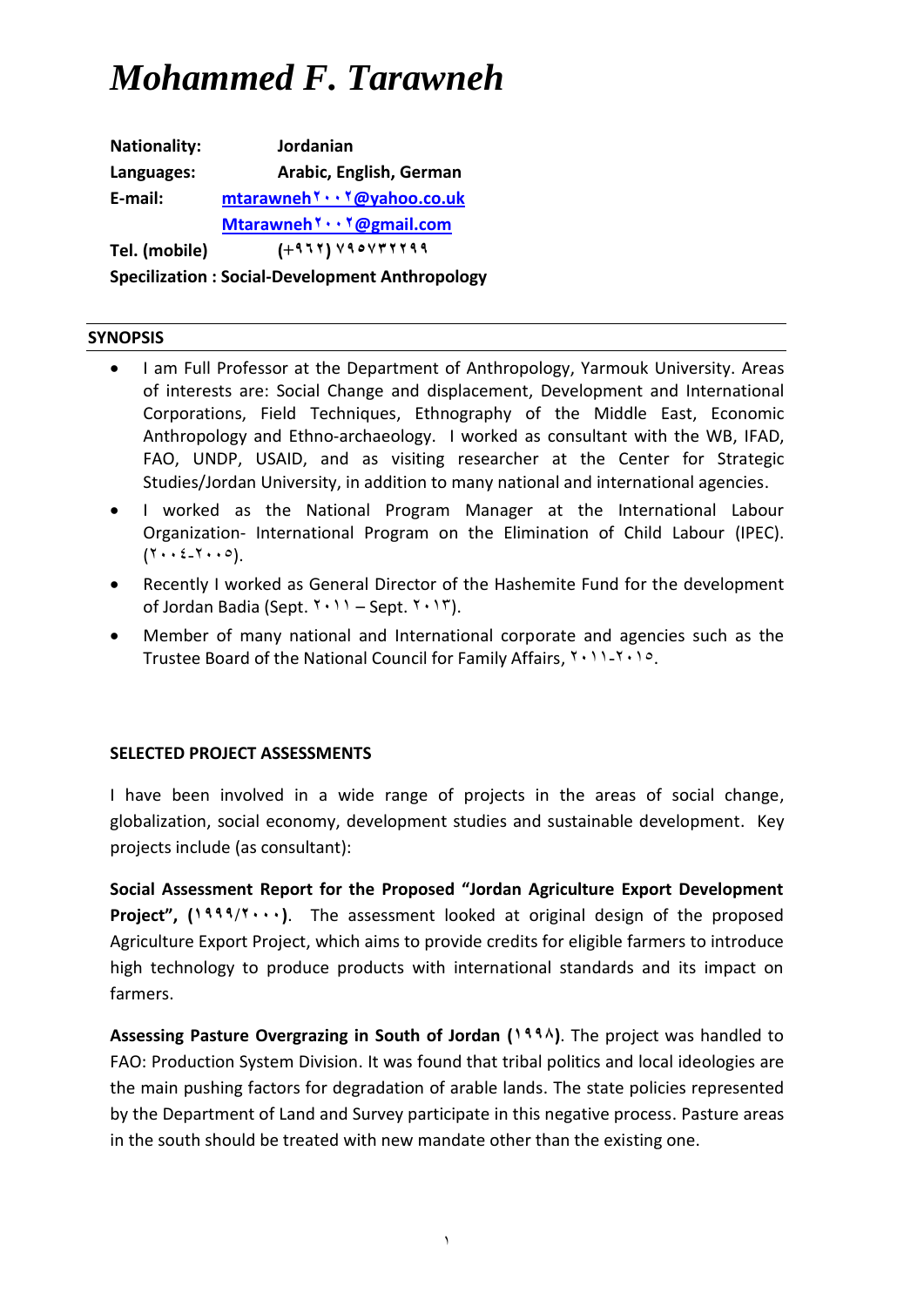**Rapid Social Assessment in respect of land acquisition for Es-Samra Power Project in Zarka** for the Ministry of power World Bank funded project,  $(Y \cdots)$ . A rapid and constrained social assessment was carried out for the proposed site of the project. Part of this assessment, was the development of a process for land acquisition and the proposed compensation rates.

Assessment of Economic Foreign Aids in Urban Areas in Jordan ( $\mathbf{Y} \cdot \cdot \cdot$ ). Socio-economic assessment took place in specific areas in Irbid and Amman where certain foreign NGOs implementing development projects to eradicate child labor. On the contrary, it was found that these projects are increasing and enhancing the phenomenon of child labor.

**Social Mapping of Poverty in Jordan (<sup>** $1$ **</sup> · <sup>\*</sup>). About <sup>1</sup> variables and indicators of** poverty where reviewed in a new approach called "geographic patterning of social indicators" using Geographic Information System (GIS). The project was delivered to the Center for Strategic Studies in Amman.

**Child Labour in Cities: the Case of Jordan (0662-2002)**. A wide range of focal field researches was conducted in three main cities of Jordan (Amman, Irbid and Zarqa) and in rural areas (Middle and South Ghor and Mafraq). It was found that there are specific zones where children live and work and they have unique sub-culture and specific socioeconomic conditions. The project was delivered to the Center for Strategic Studies in Amman.

**The Development of Wadi Araba (2002)**. The main concern was how to adapt participatory development approach in order to break the socio-economic isolation of local communities in the Wadi. The project was commissioned to the Higher Council for Science and Technology.

**Social expert for the "Reuse of Treated Waste Water in Wadi Musa Project (2003).** The main task was to conduct socio-economic survey for local communities to evaluate the major stakeholders and beneficiaries for the use of water and land.

**Participatory Development Approach: Local Communities and Pastureland Rehabilitation" (2003-2002)** Commissioned with the Badia Research and Development Program. The idea is to rehabilitate natural resources and protecting it in the future through local communities and not by foreign bodies.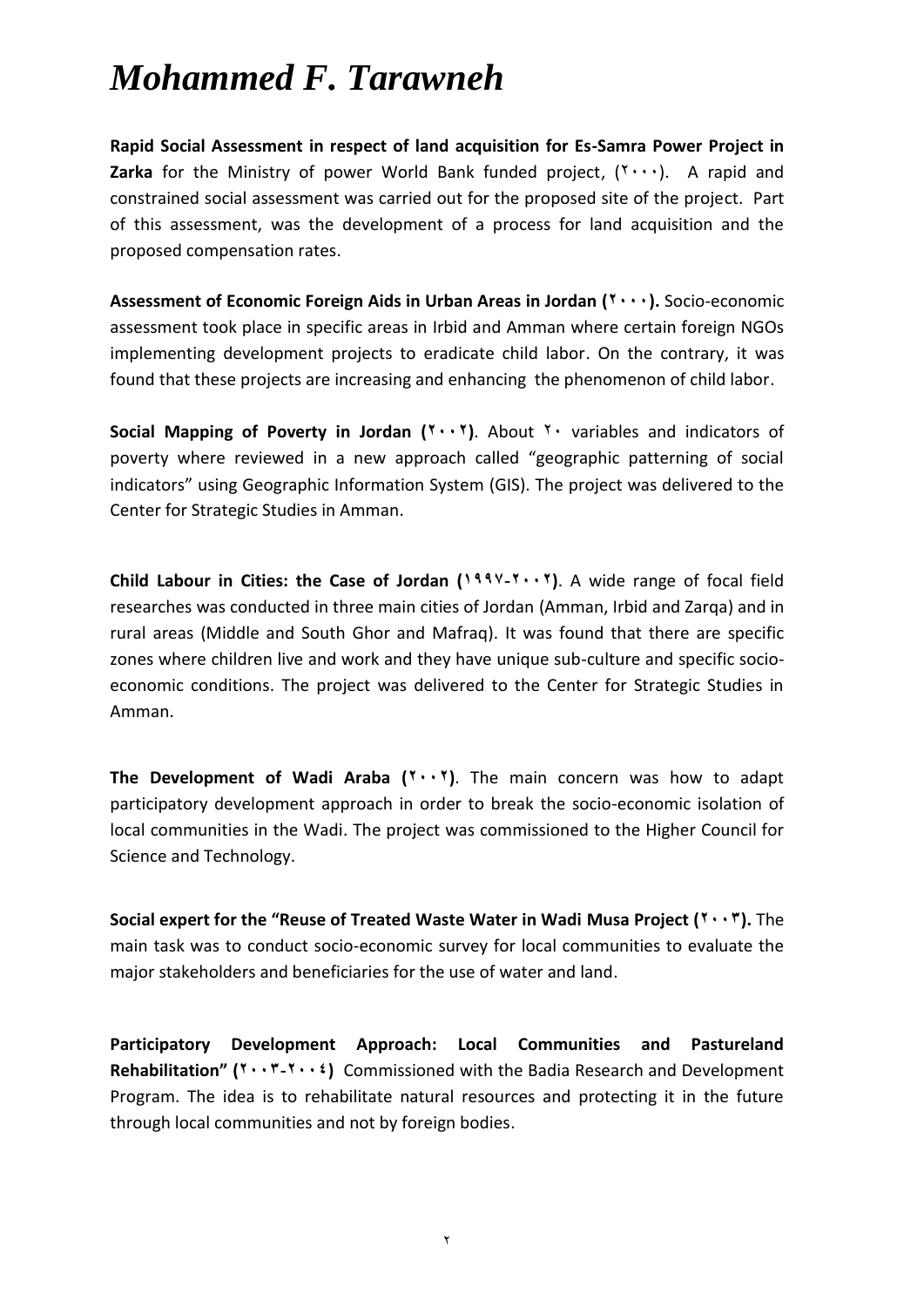**Threats facing the Jordanian Families (2002)**. Commissioned with National Council for Family Affairs. Listing the major social, environment, security and health threats that will face the Jordanian families.

**The dangerous Behavior of certain Females (2002)**. Commissioned with Family Health International-Impact Project. Finding the reality of the relationship between sexual behavior and transmitted diseases.

**Jordan Poverty Assessment Report <sup>Y</sup> · · <sup>£</sup>. Commissioned with Ministry of Planning and** International Corporation and the World Bank. Focused on evaluating poverty state in Jordan based on the national census of Household Expenditure and Income Survey of  $Y \cdot Y/Y \cdot Y$ .

**Identity and Development: the case of Royshed (2009-2002)**. Commissioned to the Hashemite Fund for Development of Jordan Badia. Exploring the relationships between the tribal's socio-economic and local political structures and local development.

**Rural Poverty Analysis in Jordan (<sup>** $\cdot \cdot \cdot$ **</sup>). Commissioned to the International Fund for** Agricultural Development (IFAD). Building typology of the rural poor on governorate and sub-governorate levels; exploring the causes of poverty, the needs of the poor, agencies aiding and working for the poor and poor coping strategies.

**Millennium Development Goals: the case of Zarqa (2001)**. Commissioned to the UNDP. Writing the final report with new applicable development indicators.

**The Development of North-East Badia of Jordan (2006-2000)**. Commissioned to (Badia Research and Development Center (BRDC). Socio-economic team leader for the 1<sup>st</sup> phase of the Base-Line studies to assess formulating  $\circ$  years action development programs.

Assessment of Rapid Bus Project (**1000**). Commissioned to GAM. Adobting focus groups approach to assess social impact of the project.

**Tourism as Mean of Local Community Development in Jordan: the Case of Umm Qais**  and Tabqit Fahel (**1000**-1001). Commissioned to Antiquity Department and Local Government of Umbria-Italy. Getting acknowledged with the social history of Italian Family Based enterprises (mainly in rural areas).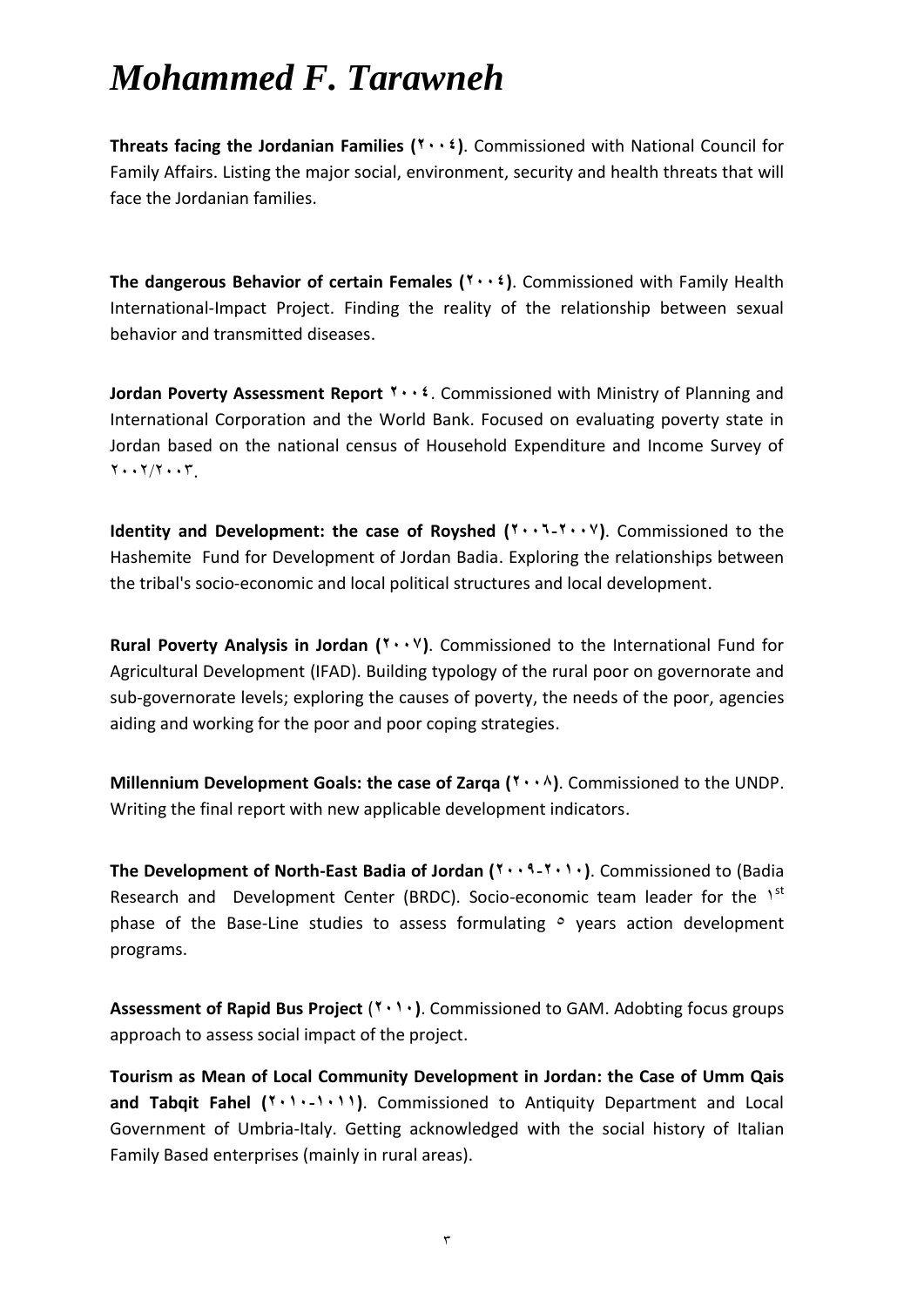**Badia Ecosystem and Livelihoods Project (2002-2003)**. Commissioned to Hashemite Fund for the Development of Jordan Badia, funded by the World Bank. Modeling the project towards the creation of  $11$  income generating small and medium projects in the southern Badia.

**CSR Community Empowerment project (2002-2003)**. Commissioned to Hashemite Fund for the Development of Jordan Badia. Adopting the Corporate Social Responsibility approach in funding 11 community based productive projects from  $\bar{r}$  major mining companies in Middle Badia.

**Designing, executing and monitoring more than 002 small and Medium scale income generating projects in Jordanian remote areas (2000-2003)**. Commissioned to the Hashemite Fund for the Development of Jordan Badia.

#### **PROFESSIONAL EXPERIENCE**

| <b>General Director</b> of the Hashemite Fund for the development                                                                                                                     |                                                 |  |
|---------------------------------------------------------------------------------------------------------------------------------------------------------------------------------------|-------------------------------------------------|--|
| of Jordan Badia                                                                                                                                                                       | Sept. $Y \cdot Y =$ Sept. $Y \cdot Y$           |  |
| Visiting Professor at the Department of Sociology,<br>University of Jordan.                                                                                                           | Sept. $Y \cdot Y \cdot -$ Sept. $Y \cdot Y$     |  |
| Chairman of the Department of Anthropology, College                                                                                                                                   |                                                 |  |
| of Archaeology & Anthropology / Yarmouk University.                                                                                                                                   | $Sept. 7 \cdot \cdot 9 - Sept. 7 \cdot 1 \cdot$ |  |
|                                                                                                                                                                                       |                                                 |  |
| National Program Manager at the International Labour<br>Organization-International Program on the Elimination Jan. $Y \cdot Y = May. Y \cdot Q$<br>of Child Labour (IPEC).            |                                                 |  |
| Visiting researcher at the Center for Strategic Studies,                                                                                                                              |                                                 |  |
| University of Jordan.                                                                                                                                                                 | Sep, $Y \cdot Y -$ Sep. $Y \cdot Y$             |  |
| Consultant and member of Steering Committee for the<br>project Rehabilitation of Pasture Lands in North-East Y. . T - Present<br>Badia. Center for Research and Development of Badia. |                                                 |  |

**Full Professor**, Department of Anthropology, College of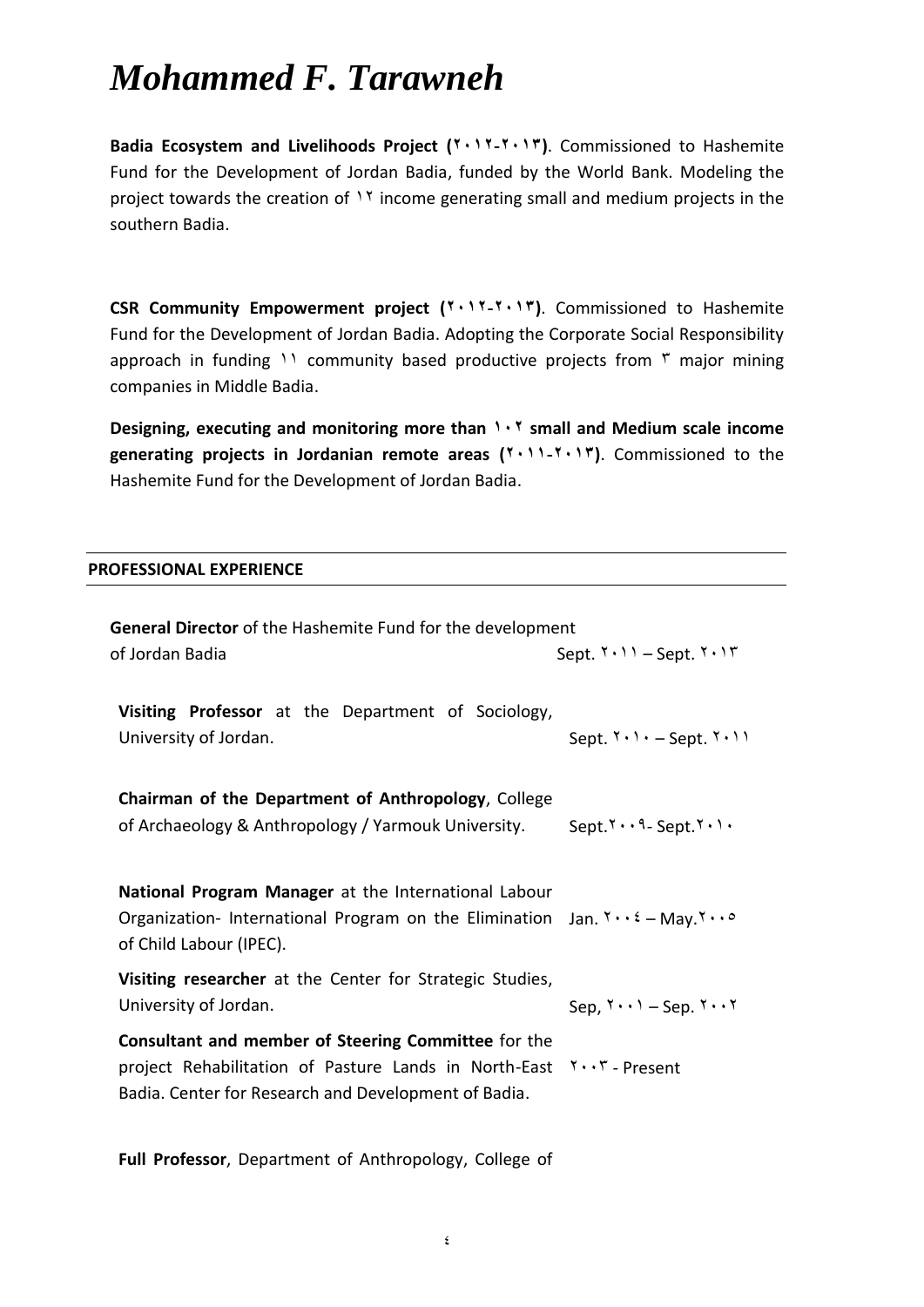| Archaeology & Anthropology / Yarmouk University                                                                                                                                                 | Feb, $1992 -$ Present   |
|-------------------------------------------------------------------------------------------------------------------------------------------------------------------------------------------------|-------------------------|
| Chairman of the Department of Anthropology, College<br>of Archaeology & Anthropology / Yarmouk University.                                                                                      | Sept, $1999 -$ Jul, $5$ |
| Research Consultant on Globalization and Rural<br>in the Mediterranean with IRMC-MOST Mar. $199\lambda - June Y \cdots$<br><b>Societies</b><br>(UNESCO)                                         |                         |
| Consultant with the World Bank, division of social and<br>economic Unit Middle East and North Africa                                                                                            | May 1999 - Present      |
| Teaching BA and M.A Programs in Sociology and<br>Anthropology in the Department of Sociology and in the Feb. $1996$ - Present<br>College of Archaeology and Anthropology, Yarmouk<br>University |                         |
| <b>Researcher on the project Rural Settlement</b><br>in the South of Jordan.                                                                                                                    | $199. - 1997$           |
| Researcher on contract basis with UNICEF.                                                                                                                                                       | 1919                    |
| Researcher on contract basis with ICARDA,.                                                                                                                                                      | 1988                    |
| Jordan Valley Social History Researcher on contract<br>basis with College of Archaeology and Anthropology/<br>Yarmouk University.                                                               | $1910 - 191V$           |

#### **Teaching Experience:**

 Teaching Assistant on contract basis in the Department of Economics, Jordan University, 1912-1910.

- $\cdot$  Teaching the following courses in the M.A program in Anthropology since Feb. 1992
	- Social Change and the Modern World System.
	- Development and International Corporations.
	- **•** Economic Anthropology.
	- Anthropology of Development.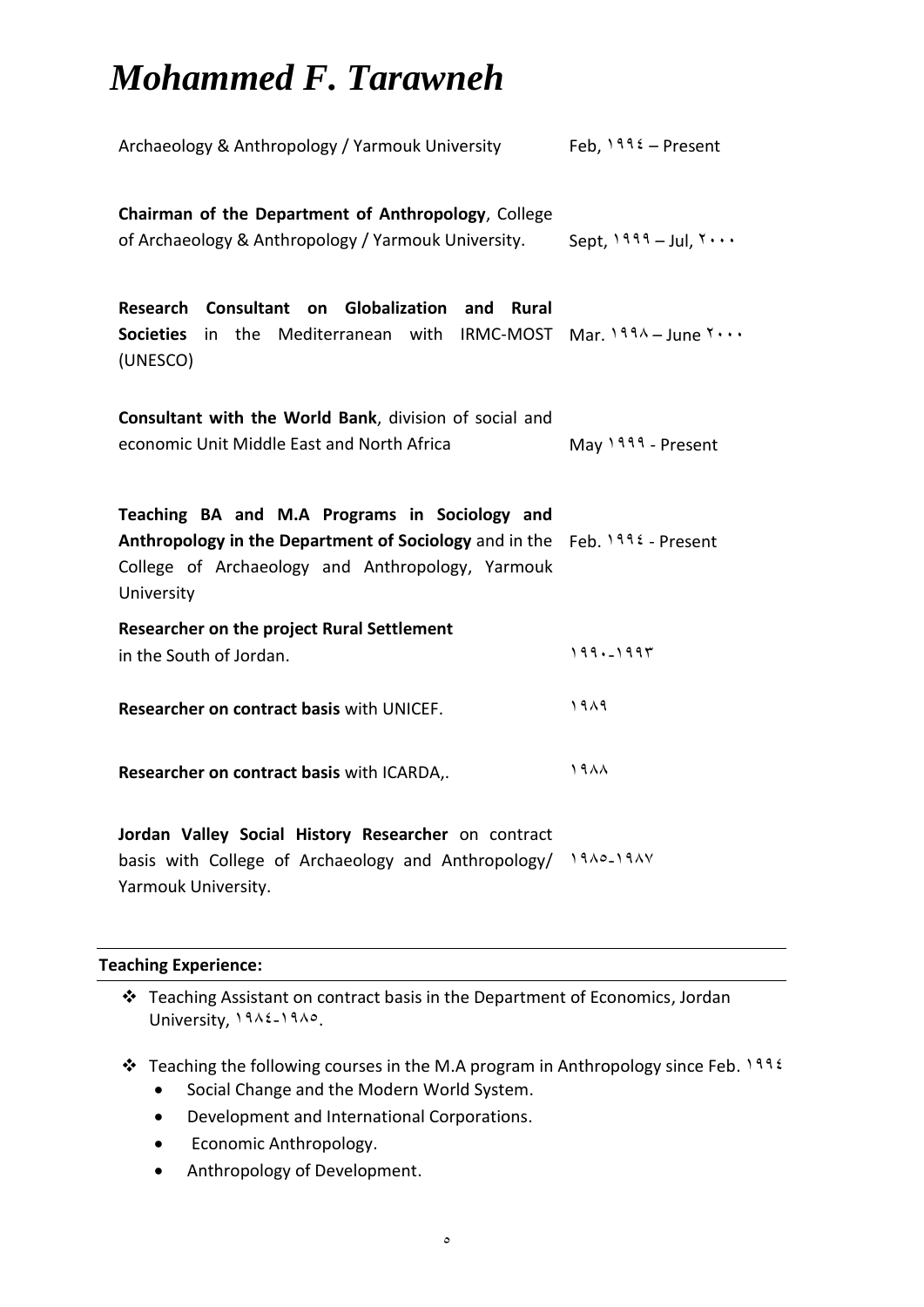- Globalization
- Development of Local Communities
- Ethnography of the Middle East.
- Tribalism in Jordan
- Field techniques in Social Anthropology.
- Ethno-archaeology: Reconstruction of Social History.
- Culture and Society.
- Applied Anthropology.
- Urban Anthropology.

# **EDUCATION Ph.D. in Anthropology, Erlangen-Nurnberg University. 0663**

**MA in Development Anthropology, Yarmouk University. 0616**

**BA in Economics, Yarmouk University. 0613**

#### **INTERNATIONAL COURCES (certificates)**

- **- Knowledge sharing, Strategic Planning and Operations Management**. Turin (Italy), 19-77 April,  $Y \cdot \cdot \xi$ .
- **Project Management Based on Logical Framework**. Beirut (Lebanon), V-11 June, Y . . 2

#### **PUBLICATIONS**

#### **Publications (Books)**

 Tribes, their Land Division Systems and their rural Settlement in Al-Karak Region. Erlangen: FGG, 1990. (in German language).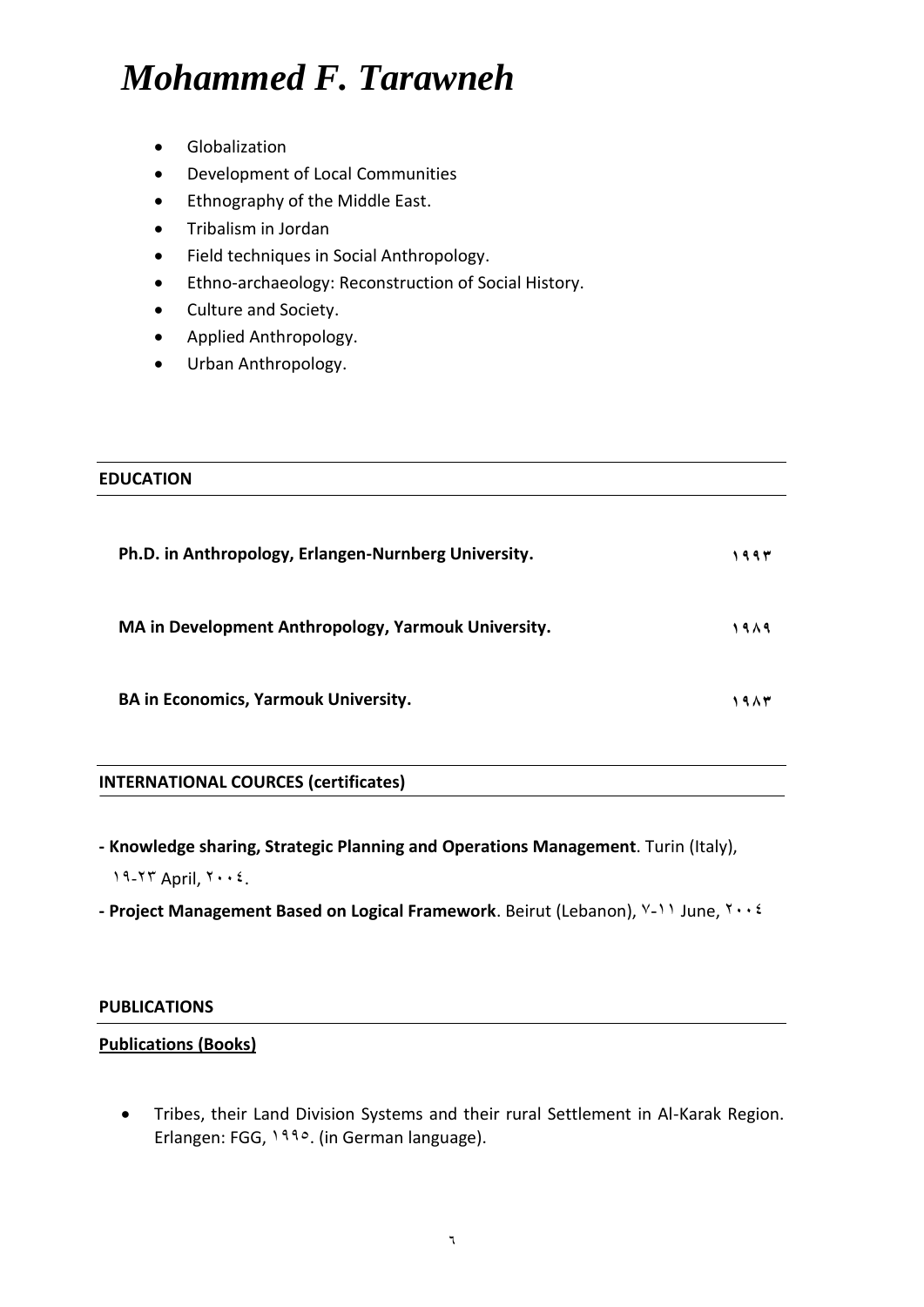- Rural Capitalist Development in the Jordan Valley, the Case of Deir Alla: The Rise and Demise of Social Groups. Leiden: Sidestone Publ.  $Y \cdot Y$  (In English language).
- The Genesis of Western Social Sciences. Beirut: CERMOC. 1999 (in Arabic, French) and English) (co-editor).
- Participatory Development of Local Communities: the case of Wadi Araba. Amman: Higher Council for Science and Technology,  $Y \cdot Y$ . (in Arabic).
- Ma'an: An Open Ended Crisis. Amman: Center for Strategic Studies (with other authors),  $Y \cdot Y$  (in Arabic)
- Child Labour in Cities: the Case of Jordan. Jordan University press,  $\gamma \cdot \gamma$  (in Arabic).
- Jordan Poverty Assessment. Amman: World Bank and Ministry of Planning and International Cooperation,  $Y \cdot Y \cdot Y \cdot P$  (with other authors) (in English).

#### **Unpublished Books**

- The socio-economic Layout of Bedouin in Wadi Araba (**2003**) (in Arabic).
- Poverty Mapping in Jordan (**2002**). (in Arabic).
- Identity Crisis and sustainable Development in the Jordanian Badia: The case of Rowished. (**2001**). (in Arabic).
- **•** The Jordanian Social Identities from Popular View, **1000**. (in Arabic).

#### **Publications (Articles)**

- Tribes and State: Traditional Vs. Modern Laws in Al-Karak Area. Irbid: **Abhath Al-Yarmouk**, Vol. 1<sup>r</sup>, No. <sup>r</sup>, 199*v*. (In English).
- Informal Economy in Jordan: the case of Irbid. Irbid: **Abhath Al-Yarmouk**, Vol. 14,  $No. 7, 1997.$  (in English).
- Public Land between the State and Tribes: A Dilemma of Rural Development. **CIHAM: Options Mediterranean's Journal**. No.<sup>1111</sup> (in English).
- The Empty Vaults: A Special Case from Northwest Jordan. Damascus: **Al-Basil Journal**, No.  $\lambda \cdot 199\sqrt{191}$  (in Arabic).
- The Self and the Other: Deconstructing the Pattern. Kuwait: **Alam Al-Fekir Journal**, Vol.  $YY$ . No.  $Y$ .  $1999$  (in Arabic).
- Cultural Challenge. In the Dialogue of Choices. Amman: Dar Al-Karmil, 199V (in Arabic).
- Uninvited Guests and the Cultural Liquidation. Beirut: **Al-Fikir Al-Arabi Journal**, No.  $27.193 \times (in Arabic)$ .
- Rituals and Ceremonies concerning Holy Trees and their Social Functions in a Jordanian Tribal community. In **Journal of Abhath Al-Yarmouk**, Vol. No. (in English).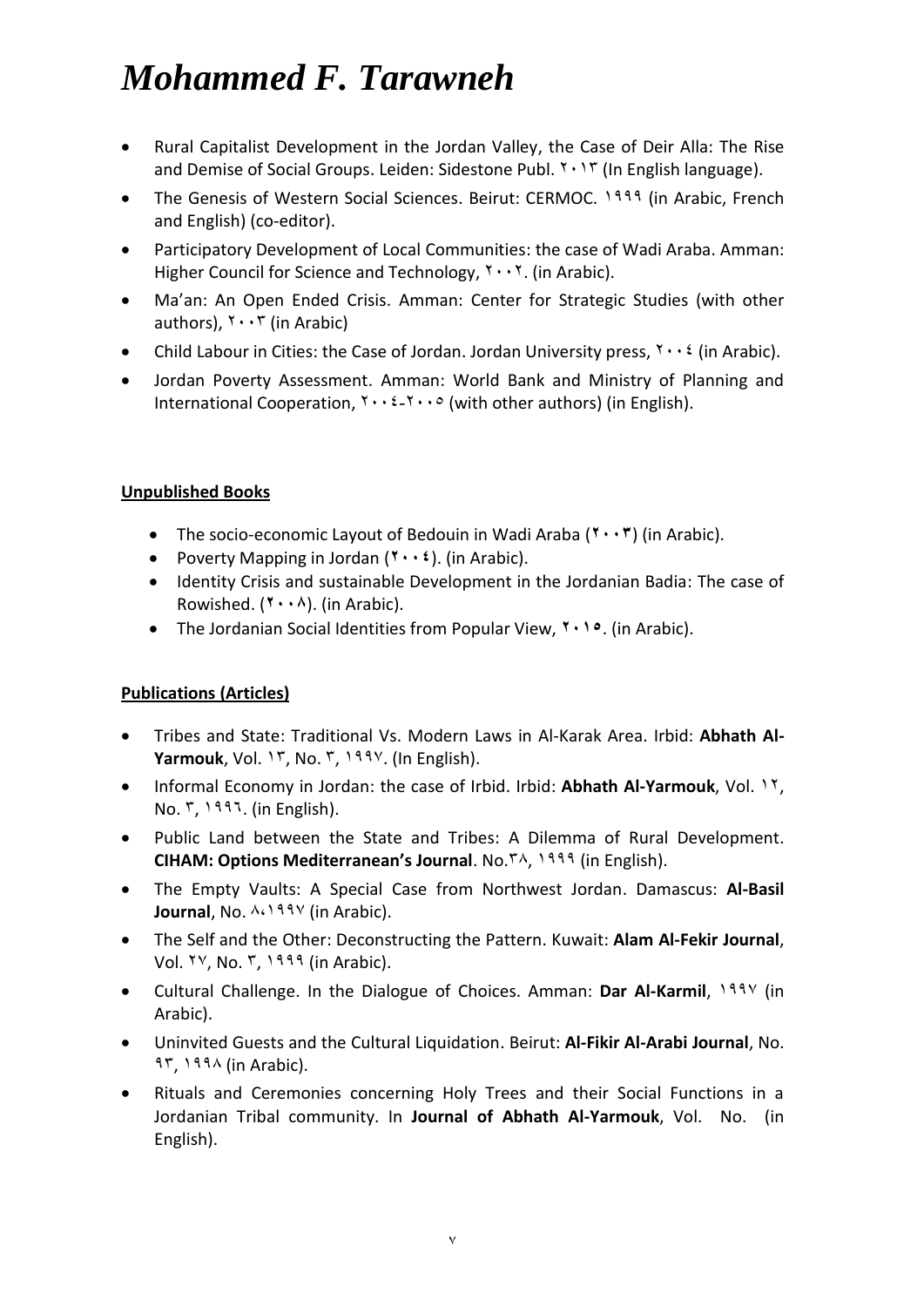- Social Patterning of Pairs: Past and Present; Death and Life. Leiden: CNWS,  $Y \cdot Y$ . (in English).
- Globalization and rural Society in Jordan. Paris: Publication of **Karthala Editions** (translated into French),  $Y \cdot Y$ .
- Dialectic of Labor and capital: the Future of Capitalism. Dept. of Architecture, **JUST University Publication** (in Arabic, forthcoming).
- Formalizing the Informal: A New Approach of Poverty Alleviation in Jordan. Jordan University: **Center for Strategic Studies**,  $\mathbf{Y} \cdot \mathbf{A}$ .
- Capitalist Totemism: The Modern Savage Mind. Abhath Al-Yarmouk, vol.<sup>1</sup>A, no.<sup>2</sup>A,  $\mathbf{Y} \cdot \mathbf{Y}$  (in Arabic).
- "Social, Economic, Environmental and Health Threats Facing Jordanian Family", in The National Strategy Protecting Jordanian Family. Amman: **National Council of Jordan Family,**  $1000$ **.**
- "Expatriate Jordanian Family and Its links to Home". in The National Strategy Protecting Jordanian Family. Amman: **National Council of Jordan Family**,  $Y \cdot \cdot \circ$ .
- "Irbid: from Village to City". In **Irbid City: Past and Present**. Ministry of Culture.  $\mathsf{Y} \cdot \cdot \mathsf{A}$
- Land Tribal Zones and Sustainable Development in Wadi Mousa. **Journal Abhath Al-Yarmouk,** in  $Y \cdot Y$  (in English).
- Urbanization and Social Identities in Jordan: the Case of Irbid. **Journal of Comparative Family Studies**- Canada (in English).
- Certain Problems in Slums in the Jordanian Society: Anthropological Study of Southern Shallale in Aqaba City-Southern Jordan. Will be published in **Journal of Social Sciences**- Kuwait University (in Arabic).
- Poverty in Jordan as a System of Discursive Practices: The Qualitative Vis-à-vis the Quantitative. In Orient III, You.
- Tarawneh, M. and Al Husban, A. H. The Historical Uneven Development Discourse in Jordan: The Case of Ma'an City. Accepted for publication in **Orient**. Accepted: 46 November  $Y \cdot Y$ .
- Rural Poverty in Jordan: Assessment and Characterization. **Journal of Anthropology of the Middle East.**

#### **(History) of involvement in basic research projects (selected)**

- Social History of the Jordan Valley: rural transformations (affiliated with Center for Non Western Societies/Leiden University).
- Economic Tribal Systems and Settlement in south Jordan (affiliated with Erlangen-Nurnberg University, Germany)
- Reconstruction of Rural Social History of the Northwestern Area of Jordan (affiliation with Yarmouk university, Dutch Institute of Archaeology and Arab studies, Leiden university).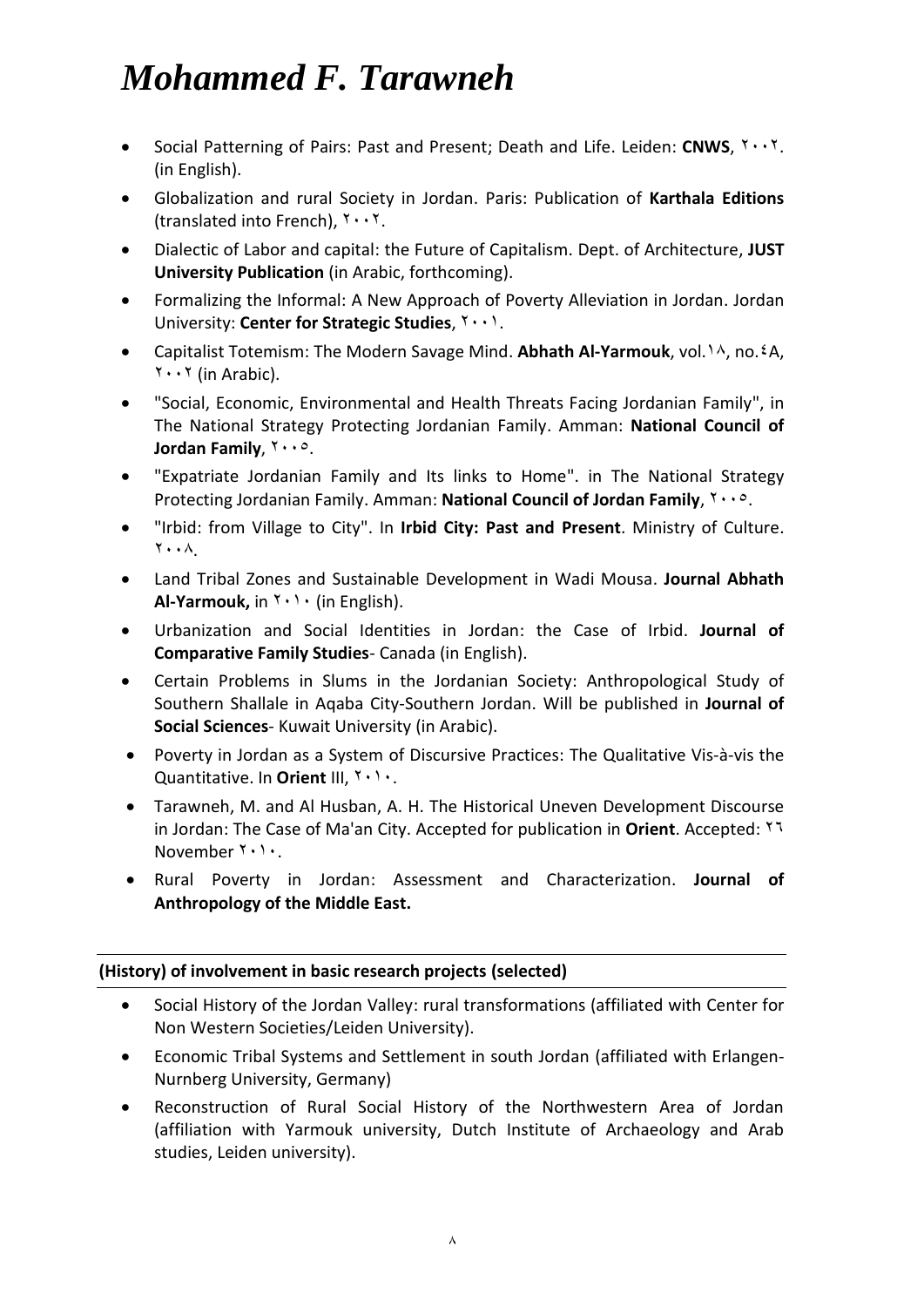- Globalization and Civil Society in Rural Areas in Jordan (affiliated with IRMC and UNESCO-MOST).
- Poverty Research Studies (affiliated with Yarmouk University and University of Jordan and the World Bank):

\*Child labor.

\*Informal sector.

\*Landless of the Jordan Valley.

- Public Land and Rural Development: Production Systems (affiliated with CIHEAM-FAO).
- The Development of the Less Developed Areas: the Case of Wadi Araba Region (affiliated with Higher Council for Sciences and Technology)
- The study of Unemployment in Jordan (The Jordanian Center for Strategic Studies).
- Social Mapping of Poverty in Jordan through the use of GIS (affiliated with Higher Council for Sciences and Technology and Center for Strategic Studies, Jordan University).
- Rehabilitation of Pasture lands in North-East Badia. Affiliated with the Center for Research and Development of Badia.
- The Development of local Communities: the Case of Royshed, North-Easern Badia. Affiliated with Hashemite Fund for Development of Jordan Badia.
- Designing, implementing and assessing around  $\cdots$  Middle and Small scale development projects (local communities) in Northern, Middle and Southern Badia. Affiliated with Hashemite Fund for Development of Jordan Badia.

 $\bullet$ 

#### **Memberships**

- Jordanian Writers Society, Amman. Since 1997.
- Member of the higher Board of the Development and Employment National Fund.  $Y \cdot Y - Y \cdot Y$
- General Union of Arab Writers, Damascus. Since 1997.
- General Union of Jordanian Charity Societies, Amman.  $1991$ .
- National Information Center, Amman, JRSA.  $\mathbf{y} \cdot \mathbf{y}$ .
- **•** Center for Jordanian Studies, Yarmouk University.  $Y \cdot Y$ .
- CERMOC, Amman. Since 1997.
- IRMC-MOST Network (Globalization, Structural Adjustment and the Mediterranean Rural Societies). 1997-Y...1.
- RAFAC (Reseau Agriculture Familiale Comparee). Since  $199\text{A}$ .
- Regional Social Scientists Network, MENA region, World Bank.
- Production System Network of FAO. Since 1994.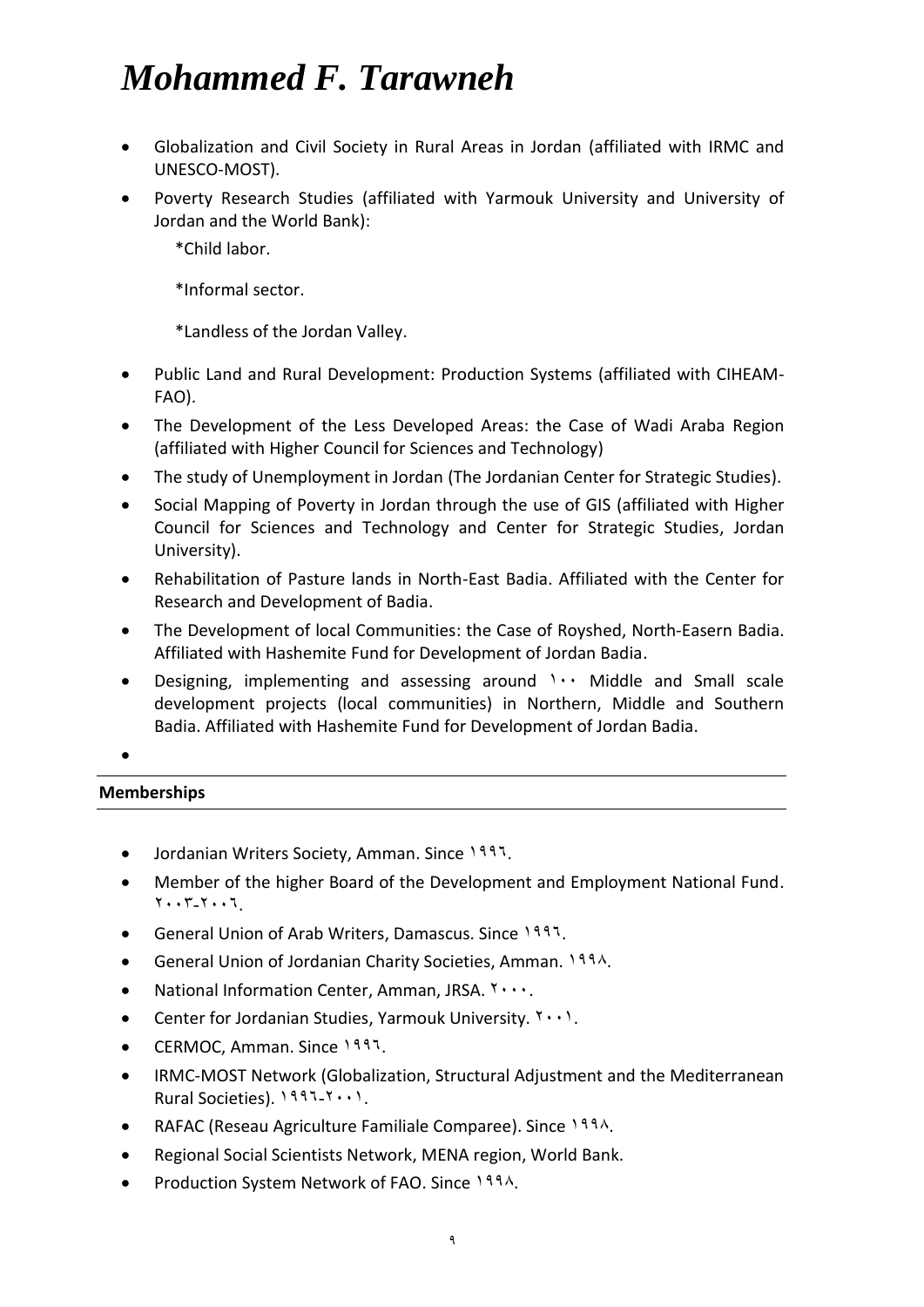- The National Committee of Experts and consultants for the study of Unemployment in Jordan.  $Y \cdot Y$
- Scientific Consultant Committee of Al-Mastoor (specialized monthly Magazine in Poverty affaires). Since  $\forall \cdot \cdot \circ$ .
- Member of National Technical Committee of Census of  $\gamma \cdot \gamma$ , Department of Statistics.
- Member of the Scientific Board of the Center for Research and Development of Badia. Since  $Y \cdot Y$ .
- Member of Trustee Board of the National Council for Family Affairs,  $(1 \cdot 1) \cdot 1 \cdot 1 \cdot 2$ .
- Member of Projects Committee of Ministry of Higher Education and Scientific Research, since  $Y \cdot Y$ .

#### **Prizes and Scholarships**

- Ford Foundation M.A. Scholarship (1910-1914).
- Royal prize for outstanding students,  $1943$ .
- DAAD (German Scientific Exchange Foundation) Scholarship for Ph.D.
- Shouman Prize for Young Arab Scientists in Social Science,  $\gamma \cdots$ .
- Royal Honor Prize for Outstanding Jordanians,  $Y \cdot Y$ .

#### **Participation in National and International Symposiums (selected)**

- The Development of Arab House. Damascus University, Damascus, Oct., 1997.
- Globalization, Structural Adjustments and its Effects on the Rural Societies in the Mediterranean. IRMC-MOST, Tunis, Feb., 199Y.
- The Economy of Violence. CERMOC, Beirut, June 199Y.
- Oral History and Popular Memory: UNRWA, a History within History. CERMOC, Amman, Aug., 1991.
- Cultural Challenge, Symposium of Jordanian Writers Society, 1997.
- Systems of Sheep and Goat Production. FAO-CIHEAM, Bella (Italy), Oct., 1997.
- The One Hundred Years of the National Tunisian Institute of Peasantry. Tunis, Dec.,  $199$
- RAFAC Conference (the establishment of the Ph.D. Program on Globalization and Rural Societies in the Mediterranean in the University of Montpellier), Rabat, Morocco, 1994.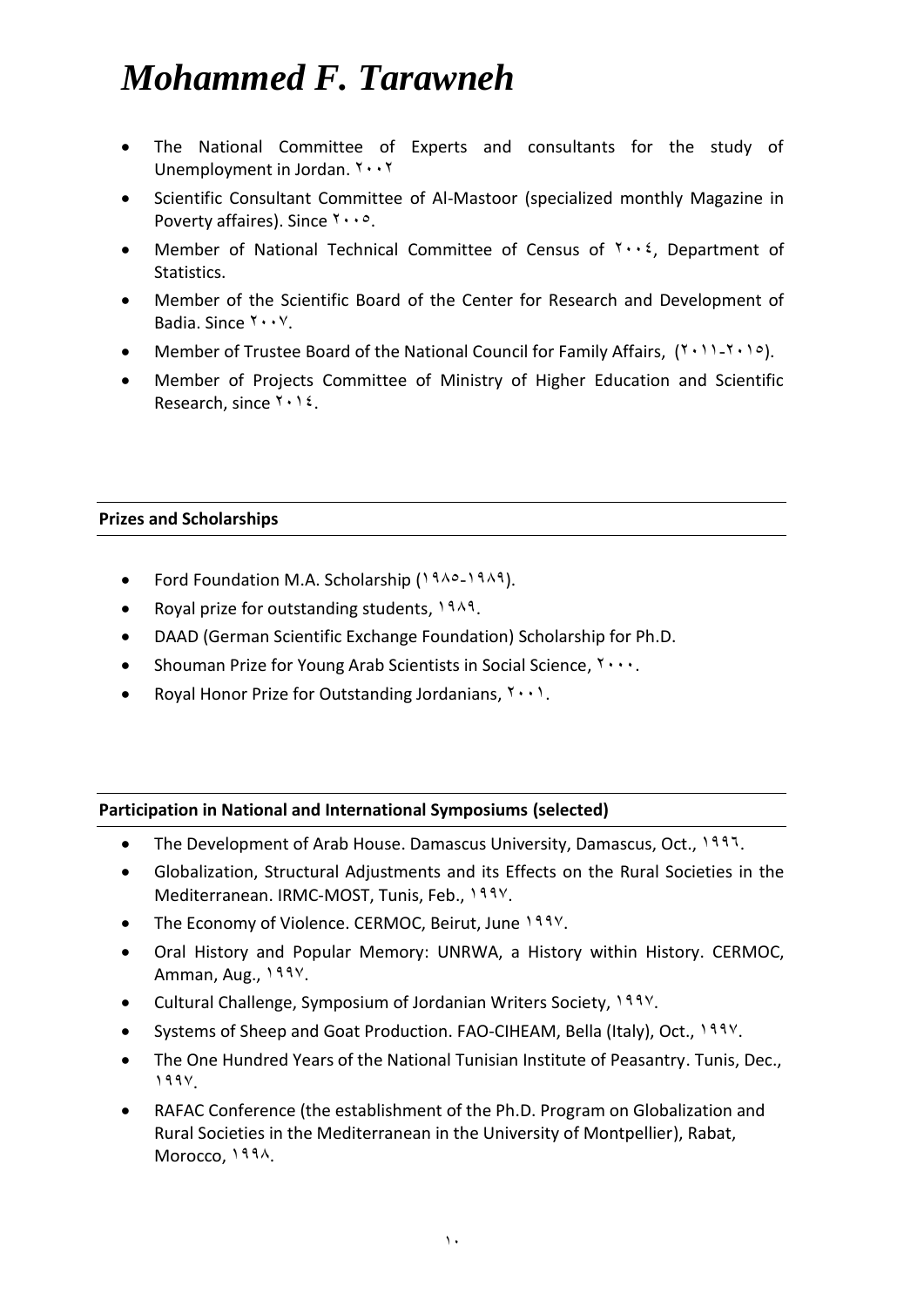- Moving Matters (Ethno-archaeology symposium). Royal Dutch Institute for Archaeology, Cairo, 1994.
- Social Assessment Approach, ME, Cairo, World Bank, NA Social Scientist Network  $.1999$ , June
- Social Assessment Conference, MENA Social Scientist Network, World Bank, Beirut, Dec. 1999.
- Critical Theory Seminar, JUST University.
- Assessing Foreign Aid to Jordan (1949-1999). Concentration on the Poverty Alleviation project in Jordan. Center for Strategic Studies, University of Jordan, April  $1 \cdots$ .
- Jordanian Family Strategy, Amman,  $Y \cdot Y$ .

#### **Thesis Supervision (M.A)**

- M.A thesis in Social Anthropology of Fadwa Al-SABI. Title of thesis "Peasantry in A Changing World: Anthropological Study in Asara Village". Defended in May 199V at the Institute of Archaeology and Anthropology, Yarmouk University.
- M.A thesis in Social Anthropology of Ahmed TWAIQ. Title of thesis "The Dynamics of the Society of Poverty: Anthropological Study in the Informal Sector in Amman". Defended in June  $193\lambda$  at the Institute of Archaeology and Anthropology.
- M.A. thesis in Medical Anthropology of Abdullah Shorman. Title of thesis "The Geographic Distribution of Cancer in Jordan". Defended in December 1994 at the Institute of Archaeology and Anthropology.
- M.A thesis in Social Anthropology of Mohamed Garadat. Title of thesis "Poverty in Ghor Al-Safi: Anthropological Study". Defended in Dec.  $199\lambda$  at the Institute of Archaeology and Anthropology.
- M.A thesis in Social Anthropology of Fahmi Azayzeh. Title of thesis "Child labor in Socio-economic contexts: anthropological study in Irbid city". Defended in May 1999 at the Institute of Archaeology and Anthropology.
- M.A thesis in Social Anthropology of Omar Zyout. Title of thesis "Gloomery peasantry in Wadi Gideta: Anthropological Study". Defended in June 1999 at the Institute of Archaeology and Anthropology.
- M.A. thesis in Social Anthropology of Maha Urabi, entitled "NGOs and their Role on the Women Participation In Rural Production". Defended in May  $\gamma \cdots$  at the Institute of Archaeology and Anthropology.
- M.A. thesis in Social Anthropology of Buthaina Athamed, entitled "Globalization and Women work in the Free Industrial Zones: the case of al-Hassan City-North Jordan". Defended in May  $\mathbf{Y} \cdot \cdot \cdot$  at the Institute of Archaeology and Anthropology.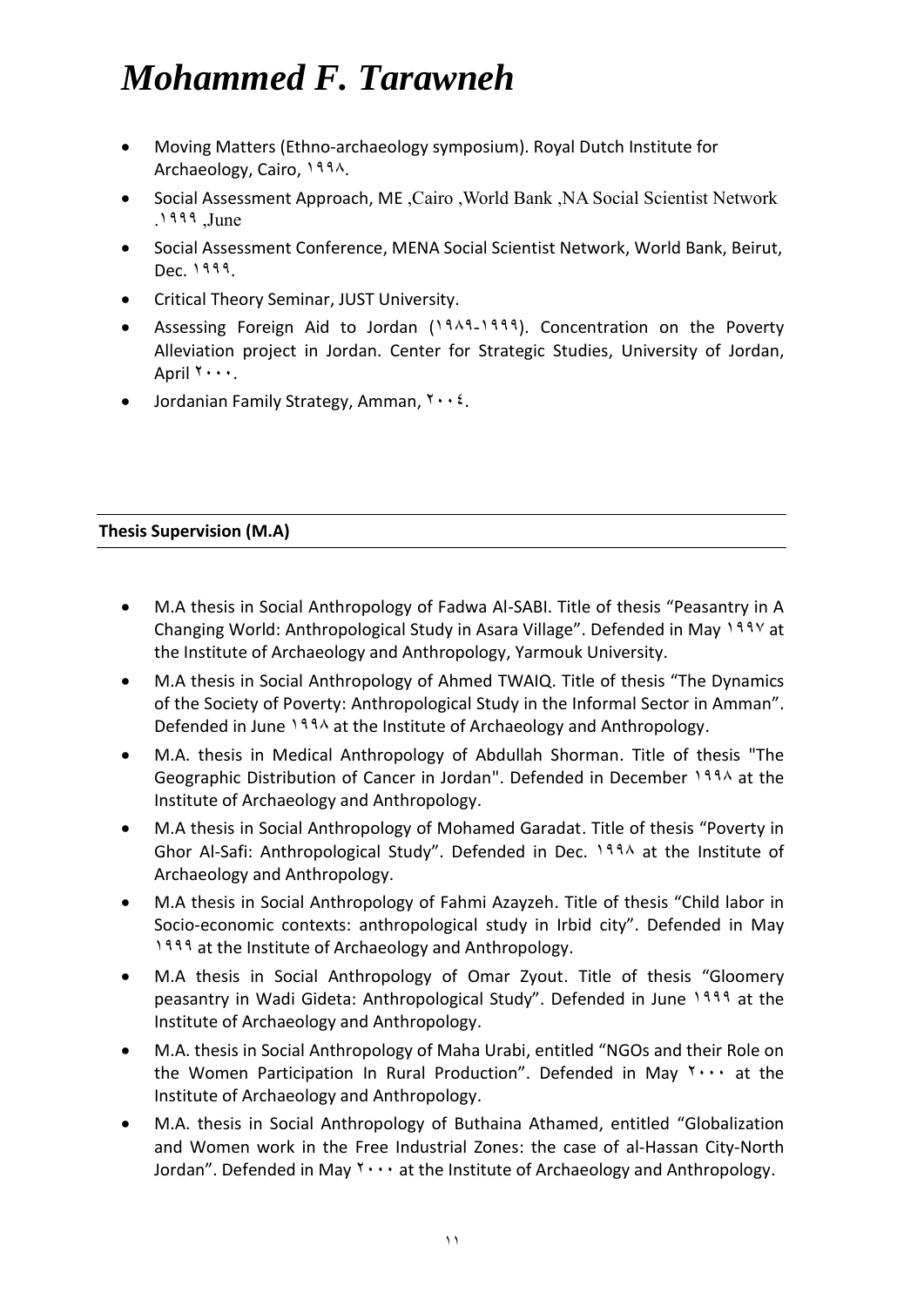- M.A. thesis in Social Anthropology of Mohamed Jaradat, entitled "Poverty in Ghor Es-Safi". Defended in May 1999 at the Institute of Archaeology and Anthropology.
- M.A thesis in Social Anthropology of Mohamed Tawalbeh, entitled "Poverty and Poor: A Study in the Development Discourse in Jordan". Defended in May  $1 \cdot 1$  at the Faculty of Archaeology and Anthropology.
- M.A thesis in Social Anthropology of Lana Mehyar entitled "The Phenomenon of Real TV and it's Impact on Youth: Anthropological Study". Defended in May  $\gamma \cdot \gamma$ at the Faculty of Archaeology and Anthropology.
- M.A. thesis in Social Anthropology of Maysa Al-Bakhit entitled "Women Labour in the Informal Economy: the Case of Irbid Refugee Camp". On-groining.
- M.A. thesis in Social Anthropology of Azeza Abu Asal entitled "Women Labour and Social Status in Rural Jordan: An Anthropological Study in Malka Village". Ongroining.
- M.A. thesis in Social Anthropology of Wael Al-Khatib entitled "The Growing Role of NGOs and their relationship with the State: Case Study from Jordan".
- M.A. thesis in Conservation and Management of Cultural Resources of Nizar Al-Adarbeh "Assessment of Community Participation in Tourism Development Projects of Cultural Heritage Sites: The Old City of al-Salt as a Case Study".
- M.A. thesis in social Anthropology of Abdullah Sardiaya entitled "Tribal Social Structure and Development of Local Communities: The case of Manshyat El-Ghyath".

#### **Supervision of Ph.D. thesis**

- "Theories and Practices of Humanitarian Aid and Rural Development on the East Bank of the Jordan River: UNRWA and Social Identities". Mauro VAN AKEN, Department of Anthropology, Utricht University (Field Supervisor)
- "Social History of the Tribes of Karak". Christine JUNGEN, Department of Anthropology, University of Paris X (Field Supervisor).

#### **M.A. Thesis Defense**

Participated in examining  $14$  M.A. and Ph.D students.

أنا متخصص في أنثر وبولوجيا التنمية وأعمل كاستاذ في قسم الأنثر وبولوجيا في جامعة اليرموك حيث أقوم بتدريس مساقات في المستويين البكالوريس والماجستير في مواضيع كالتغير الاجتماعي، تنمية المجتمعات المحلية، طرق البحث الميداني، اثنو غرافيا الشرق الأوسط، وعلم الاثار الاجتماعي، المجتمع الأردني المعاصر، المجتمعات البدوية، العولمة، الانثر وبولوجيا الاقتصادية والحضرية، وأنثر وبولوجيا التنمية وأنثر وبولوجيا التطبيقية ِ